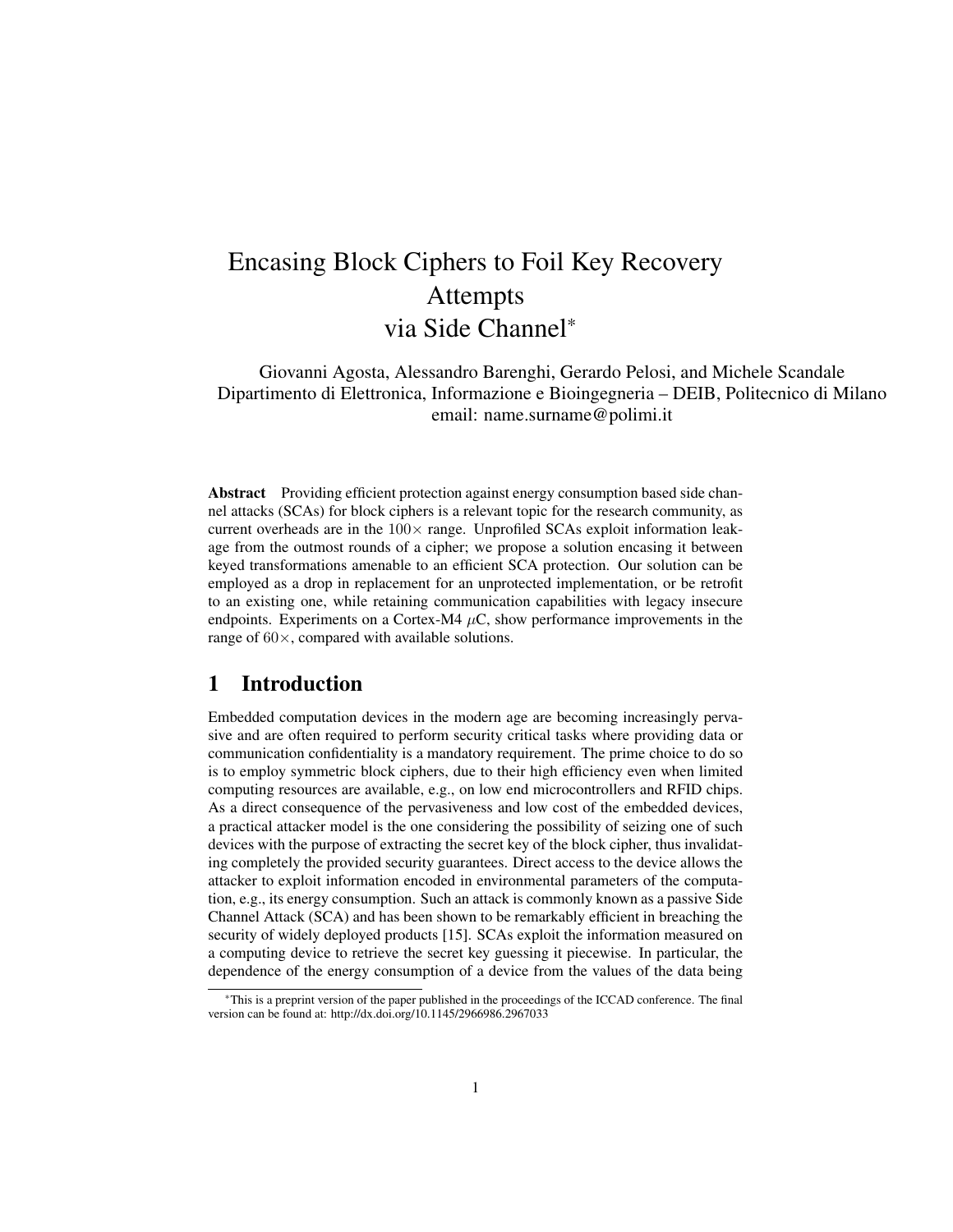processed is employed as an unintended communication channel. To this end, an intermediate value of the computation, which can be obtained as a combination of the input and a small amount of the secret key (e.g., a single-byte  $x \circ r$ ), is guessed for all the possible values of the involved key portion. Such guesses are then employed to predict the side channel measurement, and compared against the actual one via a statistical test, obtaining a ranking of the tested key guesses: the one providing the best fitting prediction is the one relying on the actual key. The prediction of the side channel measurement is typically done with an *a-priori* model, e.g., the Hamming weight of the computed value or its Hamming distance from the value previously stored in the same register. The alternate way, involves exploiting an *a-posteriori* model obtained profiling the side channel behavior of another instance of the device under attack, which is fully controlled by the attacker [15].

Provably secure countermeasures against such attacks [12,15,19,20] provide a way of performing the computation of the block cipher in a redundant fashion, employing the addition of unpredictable random values to it. The modified computation strategy provides a correct output, while ensuring that intermediate values depend on both the inputs and the random values added.

Consequentially, to lead a successful SCA when these countermeasures are in place, the information coming from the side channel leakage of more than one intermediate value must be combined to build a model which is independent from the random values involved. Such a combination is performed subtracting the measurements (e.g., power consumption) obtained from the side channel when the materialization of the random values is performed, from the measurement where they have been all combined to the intermediate value to be attacked. The result is shown to be proportional to the  $x \circ r$  combination of all the aforementioned values [15], which does not contain the contribution of the random values, as they are added twice to the same intermediate value (once by the protected algorithm and once by the combination). The difficulty of such an attack, known as *High-Order* (HO) attack, is quantified in terms of either the number of different side channel leakage values, d, which are combined to perform it, or of the degree, d, of the statistical moments of the leakage at a single point in time [15].

In [17], the authors show that, in case it is possible to extract the Hamming weight of the values being loaded and stored into a  $\mu$ C SRAM exploiting information coming from a profiled attack, a SCA will succeed in recovering the secret key employed in the device even in the presence of arbitrarily complex countermeasures, and without knowledge of the inputs and outputs. However, the profiled attack in [17], which succeeded on an 8-bit PIC16F877  $\mu$ C (etched with a 500nm technology node), has been proven no longer feasible on a more recent 32-bit ARMv7 CPU [4], as a consequence of the difficulty of obtaining accurate enough profiling information induced by both technology scaling and a higher complexity of the target device. The authors of [18] report that in a 1, 530 transistors, 65nm, ASIC implementation of the AES cipher, process variation prevented the extraction of the correct Hamming weight profile. In the light of these results, we will be considering the widely accepted attacker model where only the knowledge of either the input or the output values of the cipher is required, and the computational effort required to perform an (un-profiled) SCA against an unprotected implementation grows exponentially in the number of key bits to be guessed. In this model, it is possible to reduce the application of the countermeasures only to the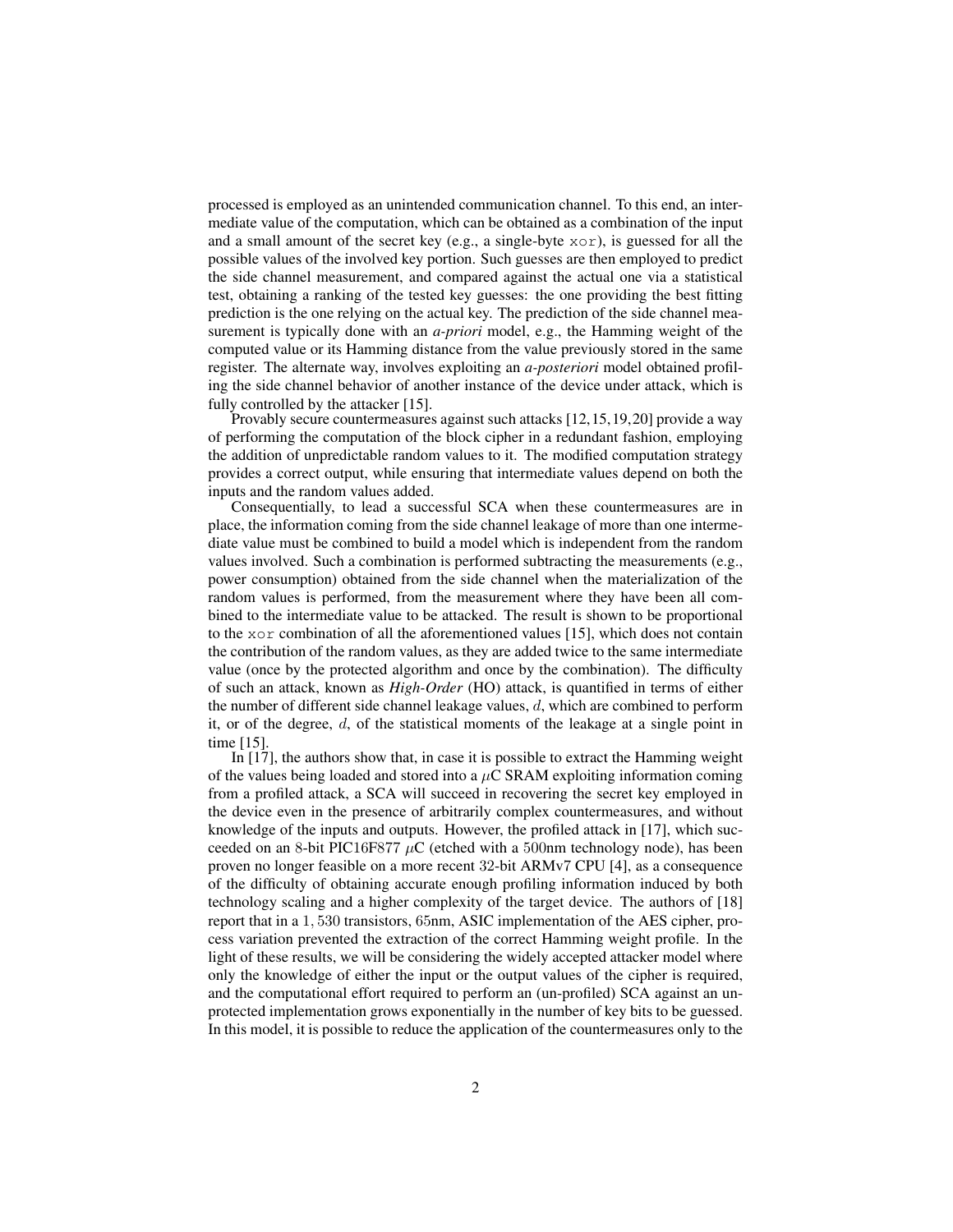first and last rounds of a block cipher, as predicting a value in the remaining portion of the cipher would imply guessing the value of the entire key [1, 2]. The computational burden required by the countermeasures grows with the maximum order of the attack d against which the designer chooses to be protected. Indeed, the number of measurements (which depends on the noise standard deviation) required to perform a  $d$ -th order attack against an implementation grows exponentially with the exponent being  $d+1$  [16].

Despite the possibility of reducing the application of provably secure SCA countermeasures only at-the-ends of the block cipher, execution time slowdowns greater than  $100\times$  are not uncommon in software implementations, due to the difficulty of protecting either the nonlinear operations or the table lookups present in the cipher [1, 7]. In the case of hardware implementations such computation time penalties are less severe, although this is usually obtained at the cost of a significant increase in the occupied area.

A promising research direction is the one aiming at designing a totally novel cipher, which is conceived to be both mathematically secure and easy to protect against SCA. A prominent example of such ciphers is the one proposed in [10]. However, such an approach needs to face the tradeoff between the mathematical strength of the cipher (e.g., against linear and differential cryptanalyses) and the efficiency of the SCA protection (provided by a low algebraic degree of the nonlinear functions employed in the cipher design) [11].

Our proposal in this work follows a different direction, namely, we encase a block cipher within two *keyed transformations*, which are easy to protect against side-channels and do not affect adversely the mathematical security of the encased primitive. Protecting the keyed transformations with a provably secure SCA countermeasure will thus leave an attacker unable to break it, and thus with the only option of guessing the entire key employed in one of them to lead an SCA against the encased cipher. This approach has the advantage of exploiting existing and well scrutinized block ciphers to provide the mathematical security required from the construction, although it results in the output value of the augmented primitive not matching the one of the encased cipher alone. From a more practical perspective, it is possible to employ the proposed augmented cipher as a drop-in replacement for an unprotected one, as it matches its block size, while the extra key material can be securely obtained employing the approach described in [14]. In particular, the keys of both the cipher and the keyed transformations can be computed from the original secret key feeding its concatenation to two, different and equally long prefixes to two instances of a cryptographic hash function. The proposed approach can be implemented in both hardware and software solutions, taking care of implementing the encasing primitive accordingly. A viable software implementation is also to retrofit existing block cipher instances with the proposed protection, both in case of software libraries and separate block cipher co-processors, as it may be realized wrapping at-the-ends the existing artifact computing the primitive. Consequentially, it is possible to have an implementation which is protected, and may function (if needed) in a legacy-supporting (i.e., unprotected) fashion, skipping the computation of the keyed transformations. This strategy is akin to the one of the triple DES (TDEA [13]) cipher in encryption-decryption-encryption mode, which was proposed both to strengthen the aging single DES cipher and to provide a fallback compatibility mode employing the same key in all three DES executions. We note that, in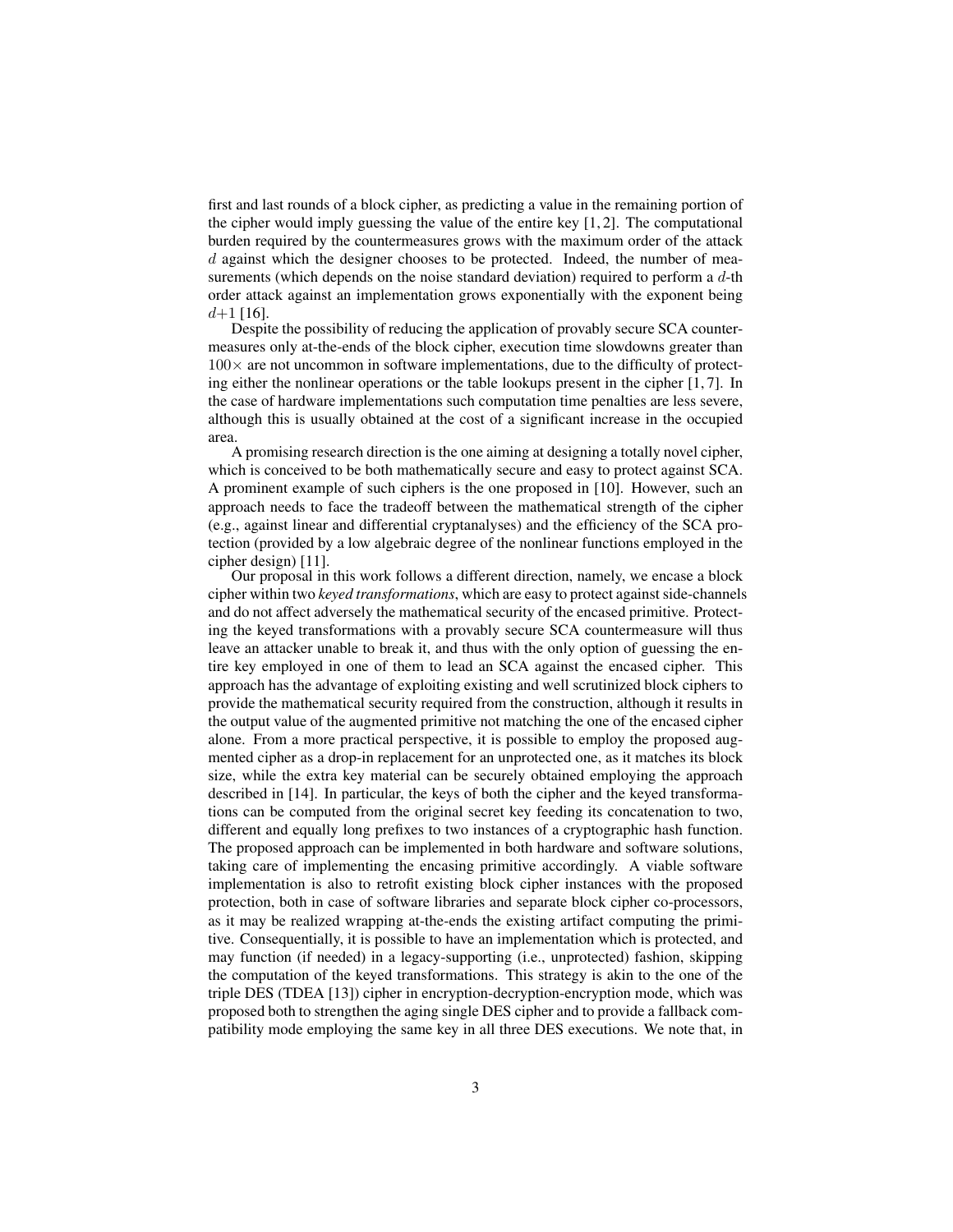a similar fashion to triple DES, our encased block cipher proposal should be treated as an atomic primitive when employed in any mode of operation to process inputs larger than a single block.

Contributions. In this work we propose to provide protection against energy-consumptionbased SCAs encasing a cipher implementation between two keyed transformations, and applying countermeasures only to them. We designed an efficient-to-protect keyed transformation which allows us to achieve performance gains greater than  $60\times$ , when compared with the current state of the art of block cipher implementations protected with provably secure countermeasures, on our experimental platform. We also propose an automated method to remove *transition leakage* from software implementations through zeroing out the contents of a the destination register of an operation, allowing the developer to consider *value leakage* alone when protecting the keyed transformation. We provide an implementation of our contributions as  $a^c + t$  template library and a modified LLVM compiler toolchain, and evaluate its effectiveness with respect to the current state of the art of the side channel countermeasure approaches.

Organization of the work. The remainder of the work is organized as follows: Section 2 provides a recap of the state of the art of provably secure countermeasure strategies against side channel, the concept of transition-leakage vulnerability and our proposed solution to cope with it. Section 3 describes our proposed encased cipher construction, detailing the design of the encasing keyed transformation and its security guarantees, together with the methodology applied to automatically prevent transition leakage due to register reuse in software implementations. Section 4 provides an experimental campaign on a commercial grade platform, comparing our performance results with the current state of the art proposals. Finally, Section 5 draws our conclusions.

### 2 SCA Countermeasures

In this section we will provide the background on the SCA countermeasures, which we will be employing to secure the keyed transformation, and their computational cost. Among the significant number of countermeasure strategies proposed in open literature, we chose the two approaches providing a constructive scheme to design a  $d$ -th order resistant countermeasure. We also describe our contribution on effectively and efficiently implementing them in software, preventing the so-called *transition leakage*. Provably Secure Countermeasures. Among the possible protection schemes, the *Ishai-Sahai-Wagner masking* (ISW masking) [12] and *Threshold Implementations*(TI) [19] are the two methodologies providing constructions backed by a security proof stating their soundness up to d-th order attacks. Their structure is related, and the explicit link between them has been analyzed in [19], highlighting possible implementation issues in hardware and software.

Both schemes rely on encoding each one of the inputs to the algorithm to be protected as a set of  $s \geq 2$  shares taking uniformly distributed bit values during the computation. Typically, such encoding is performed adding via bitwise xor s−1 independent random values to each input to obtain the first share, and taking the s−1 random values as the remaining ones. Once the encoding is completed for all inputs, the computation of the algorithm itself is adapted to be performed on the encoded values, obtaining a result which is also split over multiple shares. The adaptation of the algorithm is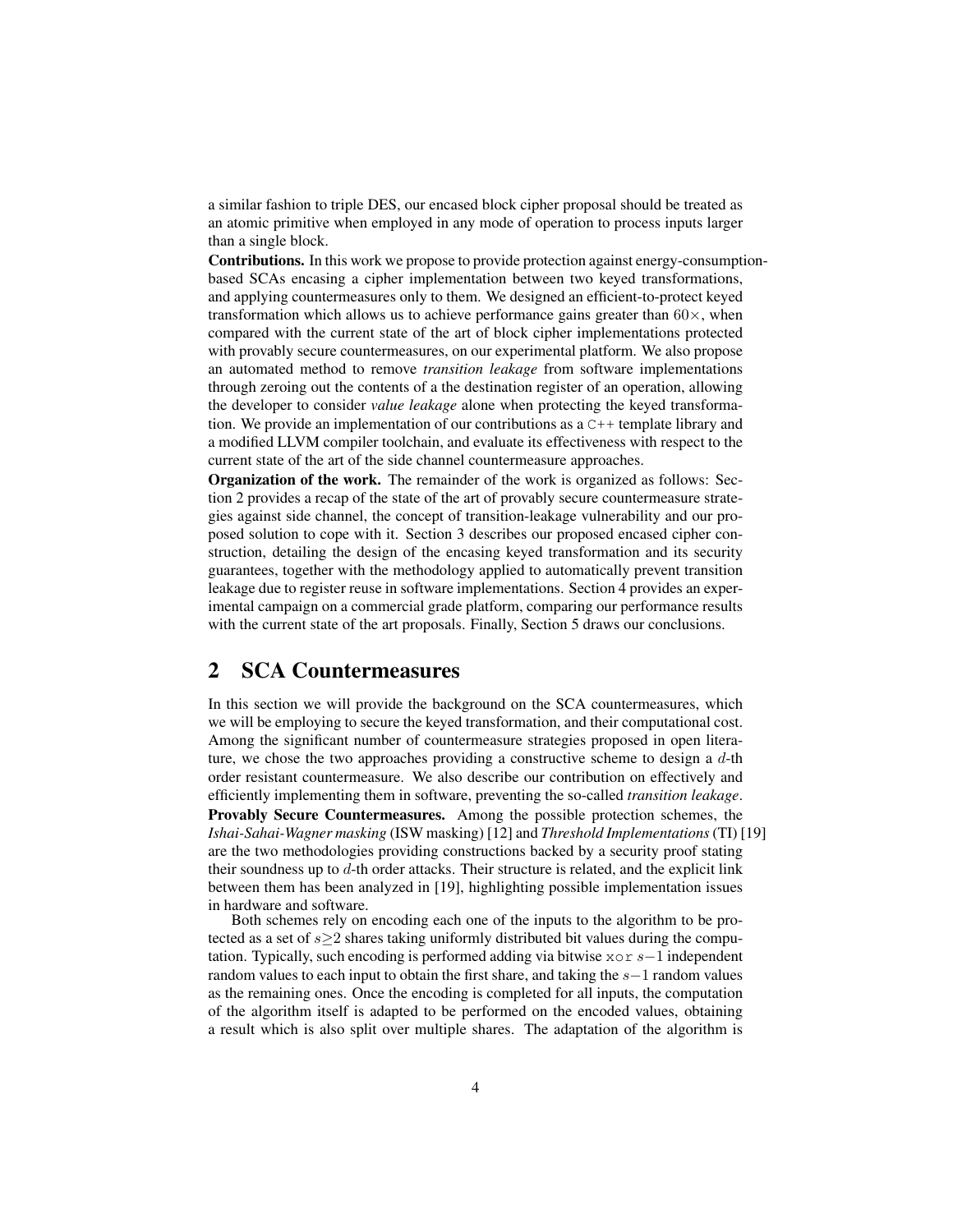performed considering it as a set of Boolean functions of its inputs. The result is reconstructed adding via bitwise  $x \circ r$  all its shares. Care should be taken not to combine all the shares of an intermediate value of the algorithm, lest its value be disclosed.

The ISW masking [12] provides a constructive method to compute Boolean and and not bitwise operations on share-split variables given the desired protection order d. Its security proof relies on the fact that the values of any d variables of the adapted algorithm computation (in any given time instant) could be the simulated by the output of a random number generator (RNG). As a consequence, a  $d$ -th order attacker has no knowledge whatsoever on the actual values being computed by the algorithm. To achieve the aforementioned security level, the ISW masking requires to split each of the unencoded inputs into  $s=2d+1$  shares. The authors of [12] also propose a tweaked masking scheme (tweaked ISW masking henceforth) allowing to limit the number of shares to  $s=d+1$ , at the cost of a higher pressure on the RNG.

TIs [19] take a different approach at providing the desired  $d$ -th order security, modifying the algorithm computation so that, in no time instant the computation of a share of an intermediate result depends on more than s−d shares of the encoded input, a property named d*-non-completeness*. Applying the scheme to turn the algorithm into a TI yields a computation of the shares of the result, both respecting the  $d$ -non-completeness property, and satisfying the fact that the xor recombination of all of them produces the correct value, i.e., the TI is *correct*. It is known that, for a generic Boolean function of degree t, it always exist a d-secure TI which encodes each input into  $s_{in}=td+1$  shares, yielding the result split over  $s_{\text{out}} = \binom{td+1}{t}$  ones. However, there is no known result on the optimal values of  $s_{in}$  and  $s_{out}$  to minimize  $s_{in}+s_{out}$ , for a TI of a Boolean function [5], other than having  $s_{in} \ge d+1$  and  $s_{out} \ge d+1$  to enable d-non-completeness. The authors of [19] provide a specific TI to compute the Boolean and (i.e., a Boolean function with degree  $t=2$ ) with  $d=1$  and  $d=2$ , employing  $s_{\text{out}}=s_{\text{in}}=3$  and  $s_{\text{out}}=s_{\text{in}}=5$ , respectively. The TI of the Boolean not operation can be trivially obtained complementing the value in a single share of a split variable.

Both in the case of the ISW masking and the TI, computing a Boolean and on share-split variables requires  $O(s_{\text{in}}^2)$  operations, computing a not requires  $O(1)$  operations, and computing an  $x \circ r$  requires  $O(s_{in})$  operations. The reason for the lower cost of the xor computation is the fact that the share split encoding of the input itself is performed via xor. Consequentially, a Boolean function having a low degree when expressed in Algebraic Normal Form (ANF) can be protected more efficiently than another one having a higher degree. We considered both ISW masking and TIs as protection strategies for our keyed transformation, as the tweaked ISW masking provides a scheme to perform a d protected computation with only  $s=d+1$  shares, while no TI has been proposed to do so for all values of  $d$ . By contrast TIs are computationally cheaper w.r.t. an ISW implementation with the same number of shares by a factor linear in  $s_{in}$  depending on the specific form of the TI, possibly allowing a better computational tradeoff at low ds. To provide a fair evaluation of their efficiency, in Section 4 we compared both approaches for d between 1 and 4.

Whenever it is needed to protect a tuple of Boolean functions acting on the same inputs, as in the case of the nonlinear layer of a block cipher (e.g., the AES SUBBYTES), it is possible to represent the functions as a lookup table, and protect the load operations performed from it. In [7] a protection scheme for such load operations is proposed, and proven secure under the same attacker model as the ISW masking, showing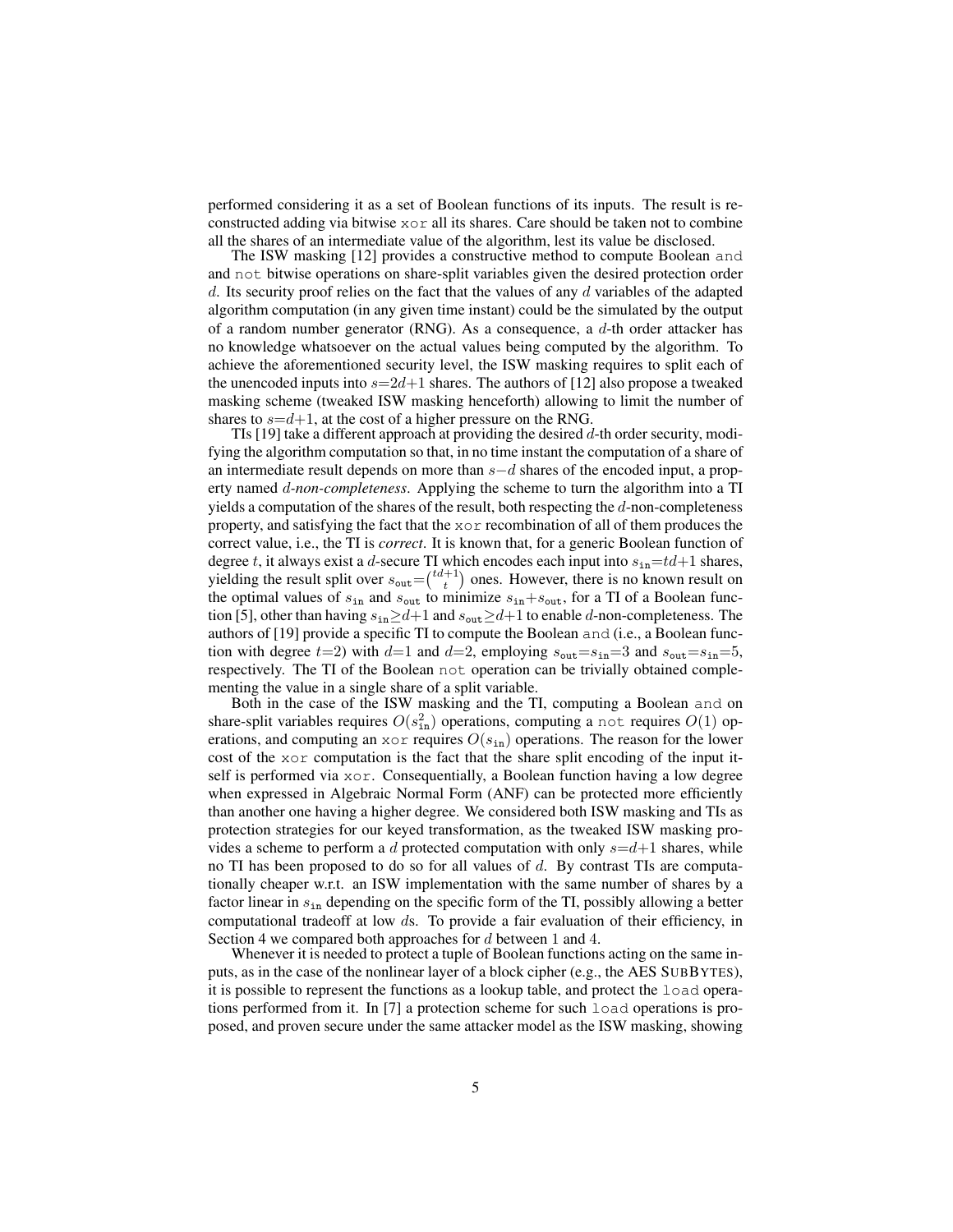that such a protection technique is profitable whenever computing the tabulated outputs of the Boolean function requires a significant amount of and operations. In particular, the cost of a protected load operation with the algorithm in [7] is proportional to  $O(4s_{\text{in}}^2 w)$ , where w is the number of elements of the lookup table.

Transition Leakage Vulnerability. Both ISW masking and TI tackle the issue of making the information coming from the intermediate values of a computation, also known as *value leakage*, useless for an attacker. While this provides security in fully combinatorial hardware, in case memory elements are reused in a sequential implementation, a new information is leaked on the side channel, namely the so-called *transition leakage*. Such a leakage is typical of software implementations, where it occurs often due to the natural reuse of the registers, which happens in a general purpose CPUs, when the liveness interval of the variable allocated into one of them ends. Whenever this happens, the general purpose register will be reused to store the value pertaining to a different variable, resulting in a side channel leakage proportional to the Hamming distance between the two values. Although the frequency of this reuse highly depends on the amount of register pressure of the code point, and the register allocation policies of the compiler, it is possible that two shares of the same variable are stored in the same register thus yielding a leakage of their xor combination, effectively undermining both the ISW masking and TI countermeasures.

A quantification of the reduction of the security margin due to transition leakage is provided in  $[3]$ , where the authors prove that a countermeasure scheme with a  $d$ -th order security margin against value leakage will provide  $\lfloor \frac{d}{2} \rfloor$ -th order security against transition leakage. In this work we provide a contribution to mitigate this security margin loss for software implementations, providing a solution which is more efficient than doubling the order of the protection of the countermeasure. This solution relies on the following:

#### Lemma 1 (From transition- to value-leakage).

*Let* V *be the set of intermediate variables of a* d*-th order protected implementation and* T the set of expressions obtained combining via xor every variable pair  $(v_1, v_2) \in V \times V$ . *The transition leakage, i.e., the one stemming from elements of*  $T$ *, is a subset of the value leakage, i.e., the one stemming from elements* V*, if* ∀ t∈T *at least one of the two variables in* t *is substituted with zero.*

*Proof.* Let  $t \in \mathcal{T}$  be an expression  $t = v_a \oplus v_b$ , with  $v_a, v_b \in \mathcal{V}$ . Replacing  $v_b$  with the constant 0, the expression t yields  $t=v_a\oplus 0=v_a$  for any possible value of  $v_a$ , and is thus contained in V. Analogously, replacing  $v_a$  yields  $t = v_b \in V$ . Each element  $t \in \mathcal{T}$  is contained in  $V$  after the substitution is performed on either one of the variables present in t.  $\Box$ 

A practical, and conservative, way to meet the condition specified in Lemma 1, is to materialize the constant 0 in the destination register  $r d$  of any CPU instruction before a new value is stored into it. This can be obtained efficiently either storing in  $rd$  the value  $rd \times \text{cor } rd$ , or copying the value 0 from a fixed value register, whenever this is available (e.g., the register  $R0$  in the MIPS ISA), and ensuring that the register allocator never reuses one of the operand registers as the destination. We note that load and store operations can be protected from transition-based leakage taking care of loading a 0 value stored in memory, and storing a 0 in the destination location, respectively. Such an action will reset the value of the memory data register on the CPU side, before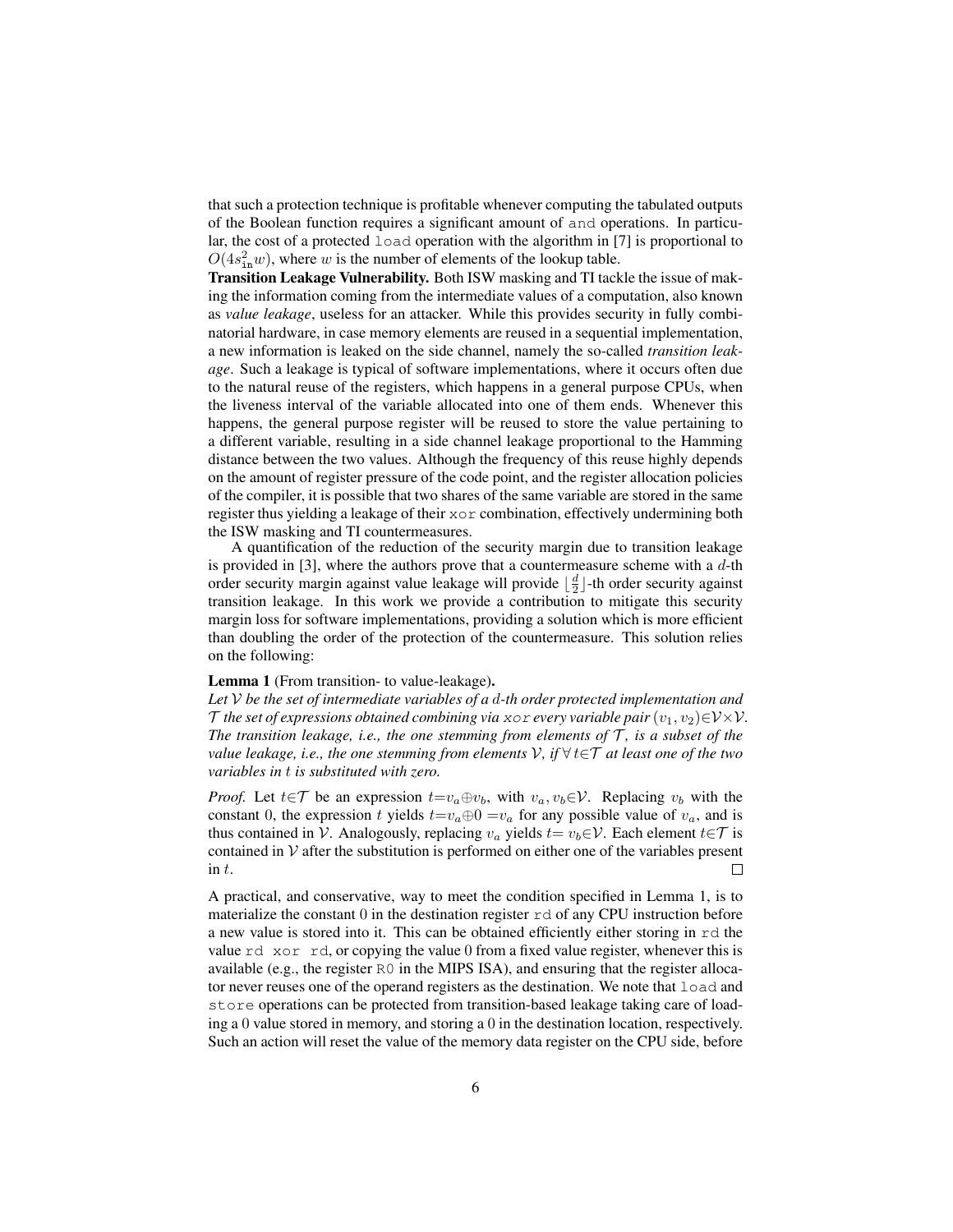

Figure 1: Proposed encasing for a block cipher  $\mathcal{E}$ , with key K<sub> $\mathcal{E}$ </sub> and block size b, within two keyed transformations T, with key  $K_{\mathcal{T}}$ ,  $|K_{\mathcal{T}}| \geq |K_{\mathcal{E}}| \geq b$  (a), detail of the keyed transformation  $\mathcal T$  (b), and detail of the Feistel  $\mathcal F$  function in  $\mathcal T$ , taking  $I^l$ ,  $K_1$  as input (c)

a further load/store operation is attempted. We also note that, in case of load operations, the  $0$  value should be loaded from the same memory bank of the  $1$ oad to be protected, so that, the memory data register present on the memory bank is also set to the constant value. Augmenting the protected code with such instructions can be effectively, and automatically, done as a compiler pass. Such a program transformation pursues the direction of providing reduced overhead and low development time SCA countermeasure application pointed out in several works, such as [3]. The observation that pre-charging a register prevents transition leakage has been proven effective in [6]. In particular, in [6] the so-called *random pre-charging* strategy is applied to a fully unprotected implementation, and realized filling the contents of a register with random values obtained from an RNG. Employing random pre-charging in our case would still be effective, although at the unneeded cost of a significant amount of randomness from the RNG.

# 3 Augmented Cipher Construction

In this section we provide the details of the encasing strategy proposed to protect a block cipher  $\mathcal{E}$ , describing the keyed transformation  $\mathcal{T}$  employed to do so, detailing its functional and security features, and the added SCA resistance. We report the methodology to provide automated support for transition leakage mitigation modifying the compiler employed to produce the binaries.

#### 3.1 Encasing Strategy

Willing to protect a block cipher  $\mathcal E$  with a b-bit wide block and secret key  $K_{\mathcal E}$ , we propose to encase it between two instances of a b-bit wide keyed transformation  $T$ employing a key  $K_{\mathcal{T}}$  (with  $|K_{\mathcal{T}}| \geq |K_{\mathcal{E}}|$ ), so that the plaintext P fed to the construction is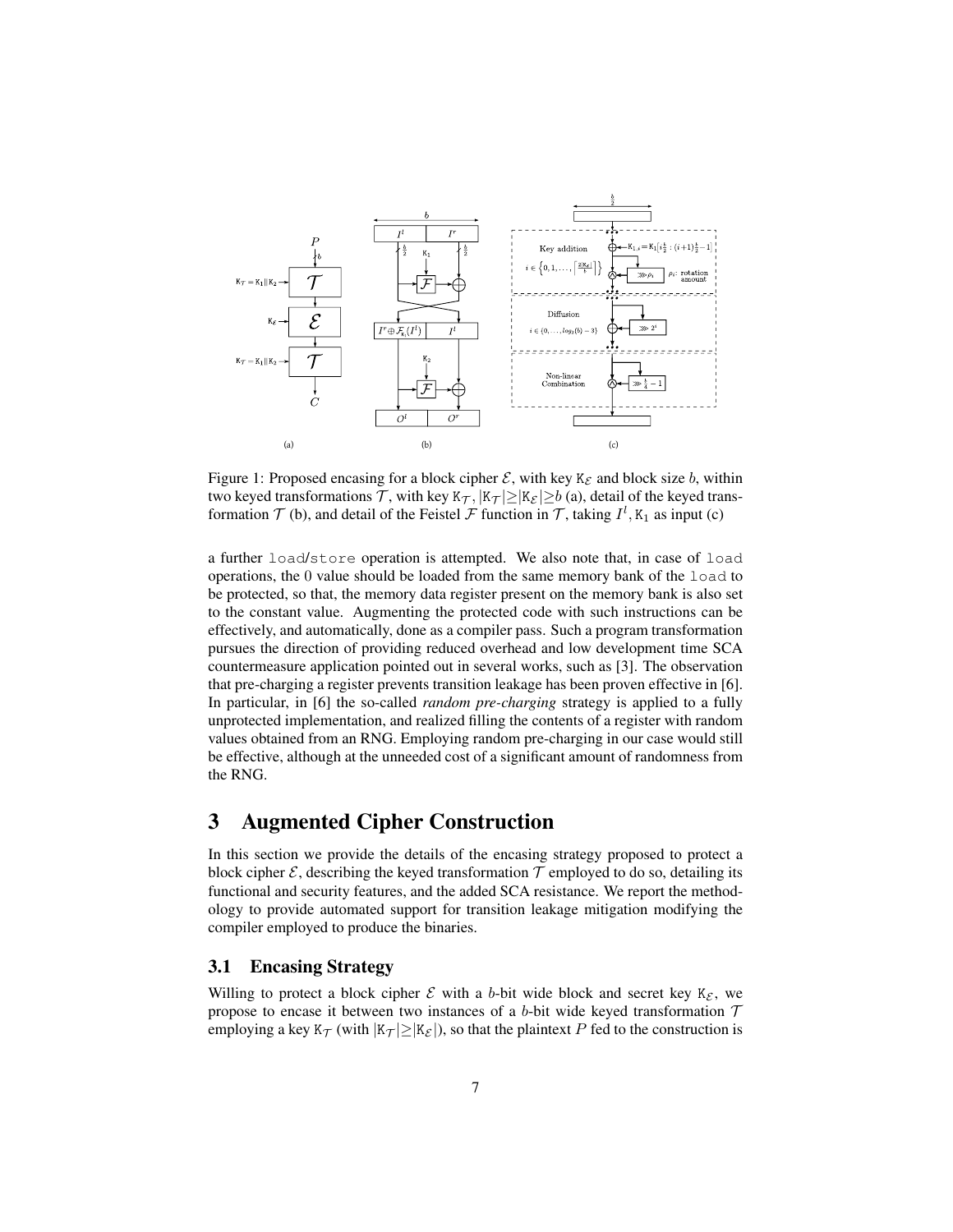first processed by  $\mathcal T$ , and its output is fed into the encased cipher  $\mathcal E$ . Subsequently, the output of  $\mathcal E$  is employed as input to another instance of  $\mathcal T$  to produce the ciphertext  $C$ , as depicted in Figure 1(a).

In [9], the authors show that a construction made of a single, fixed, bijective function encased between two  $x \circ r$  KEY ADDITIONs is necessary to properly define a block cipher primitive, as removing each one of them results in a cryptographically broken cipher. A somewhat similar intuition was exploited in [14], where an efficient method to strengthen the DES cipher against bruteforce attacks was proposed. The authors of [14] propose to encase the DES cipher between two KEY ADDITIONs (via xor) involving 64 extra key bits each, thus raising the security margin against exhaustive key search to  $\approx$  2<sup>120</sup> trials from the original 2<sup>56</sup> ones.

The design presented in this paper differentiates from both [9] and [14] in assuming that the primitive to be protected  $\mathcal E$  is secure, and relies on it to provide the mathematical security of the construction. Indeed, our approach aims at endowing the encased primitive with side channel resistance, a feature that no current block cipher is enjoying by construction.

#### 3.2 Keyed Transformation

To the end of providing side channel resistance to the block cipher primitive of choice  $\mathcal{E}$ , encasing it between a simple pair of bitwise xor KEY ADDITIONs as proposed in [14], and endowing such KEY ADDITIONs with provable side channel protection in their implementation, would not reach the purpose. Indeed, such a strategy would only increase by one the number of key bits to be guessed in an SCA aiming at the ends of the encased cipher [1]. In designing a more complex encasing transformation  $\tau$ , it should be kept into consideration that the side channel protections applied to it have a cost growing quadratically in the degree of the ANF representation of its output bits (see Section 2). To this end, reducing the number of Boolean ands in its ANF expression will provide substantial performance benefits.

Our design of the encasing keyed transformation  $\mathcal T$  provides the following functional and security features:

- (F1).  $\mathcal T$  is bijective for any given  $K_{\mathcal T}$ .
- (S1). The cascade  $\mathcal{T} \mathcal{E} \mathcal{T}$  presents a security margin against exhaustive key search greater or equal than the one of  $\mathcal E$  alone.
- (S2).  $K_{\mathcal{T}}$  cannot be derived from P and C without an exhaustive performing an key search of  $K_{\mathcal{E}}$ , assuming no side channel information is used.
- (S3). An SCA predicting a single input/output bit of  $\mathcal T$  should require guessing at least  $|K_{\mathcal{E}}|$  key bits of  $K_{\mathcal{T}}$ .
- (S4). An SCA exploiting an xor-combination of the side channel information coming from a set of output bits of T should require guessing at least  $|K_{\mathcal{E}}|$  key bits of  $K_{\mathcal{T}}$ .

The resistance of  $\mathcal T$  against statistical mathematical cryptanalysis techniques (e.g., against linear, differential and impossible cryptanalysis) is not required as such techniques need pairs of inputs-outputs coming from  $\mathcal T$ , to which the attacker has no access to in our scenario.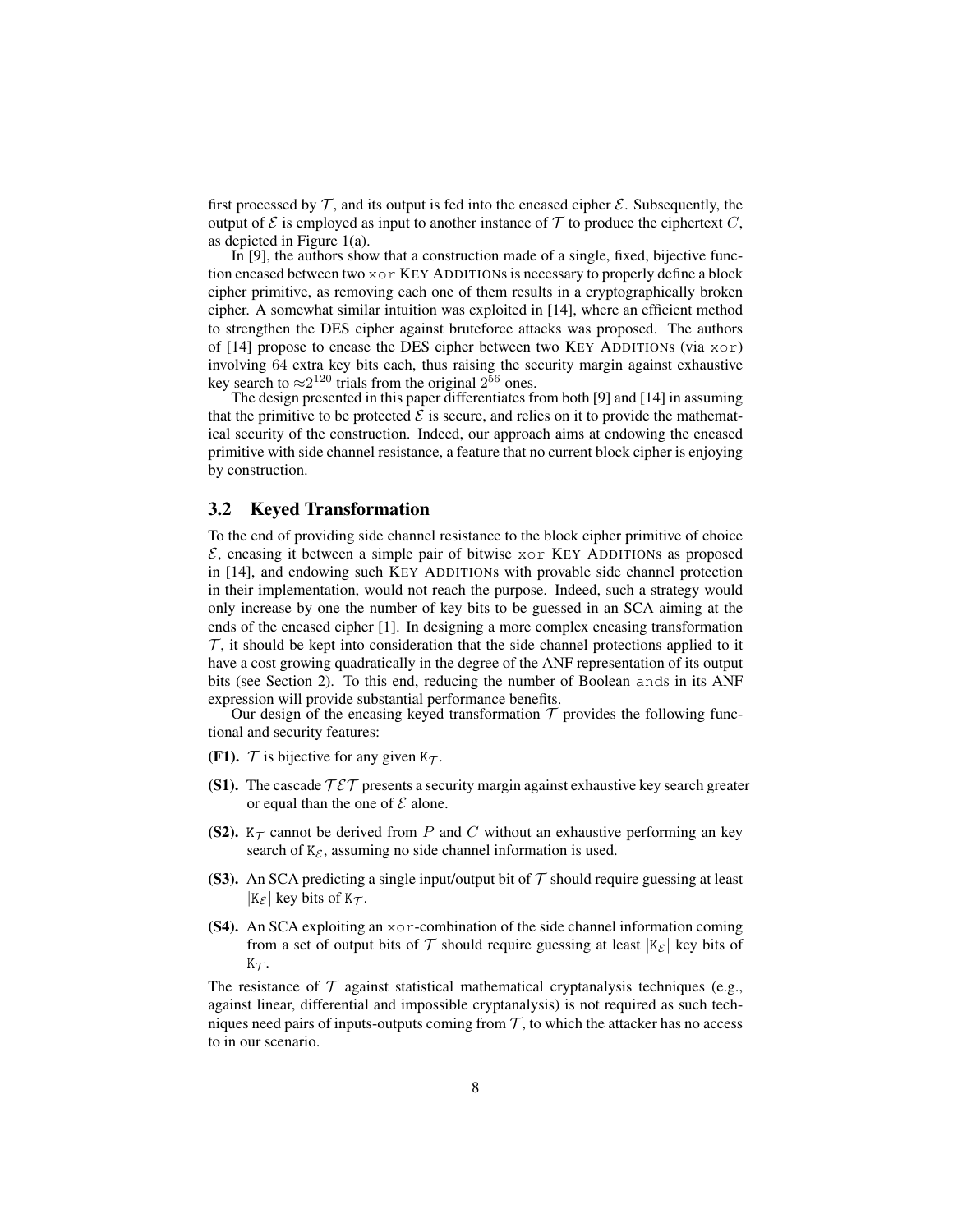Figure 1(b) and Figure 1(c), report the detailed structure of the keyed transformation  $\mathcal{T}$ , of which we will now describe how it has been designed to have the aforementioned features, and which aspects of the security guarantees are obtained through them.

The keyed transformation  $\mathcal T$  is a 2-round Feistel network, employing a  $2|K_{\mathcal E}|+b$ -bit long key K $\tau$  split into two halves K<sub>1</sub>, K<sub>2</sub> each one used in a separate Feistel function instance  $\mathcal F$  (see Figure 1(b)). The choice of a Feistel network design for  $\mathcal T$  was made to allow freedom in the design of the Feistel  $\mathcal F$ , as the network structure guarantees feature (F1) for any possible choice of  $\mathcal F$ . In particular,  $\mathcal T^{-1}$  is obtained employing the same structure of  $\mathcal T$ , with the keys  $K_1,K_2$  input in reverse order. As a consequence, it is always possible to decipher a plaintext encrypted with the keyed transformation  $T \mathcal{E} \mathcal{T}$  via the inverse transformation  $(T \mathcal{E} \mathcal{T})^{-1} = \mathcal{T}^{-1} \mathcal{E}^{-1} \mathcal{T}^{-1}$ , employing  $K_{\mathcal{E}}$  and  $K_{\mathcal{T}}$ properly. Note that alternate constructions for  $\mathcal{T}$ , e.g., by employing a Substitution-Permutation Network, may exist: the investigation of a general form of  $\mathcal T$  is beyond the scope of this work.

Concerning feature (S1), it is crucial for the mathematical security of the  $\mathcal{T} \mathcal{E} \mathcal{T}$ construction that the application of the keyed transformation  $T$  to the input and output of the encased cipher  $\mathcal E$  does not revert the effect of  $\mathcal E$ . To analyze whether this holds, we follow a line of reasoning similar to the one reported in [8] for the security of cascade ciphers, and assume  $\mathcal E$  to be a strong cipher, i.e., a random permutation of the input space for each  $K_{\mathcal{E}}$ . Such an assumption is commonly maintained to be met by mathematically unbroken block ciphers. As a consequence, in the  $T \mathcal{E} \mathcal{T}$  construction, for any possible value of the key  $K_{\mathcal{T}}$  employed by  $\bar{\mathcal{T}}$ , the probability that  $\mathcal{E}_{K_{\mathcal{E}}}^{-1} = \mathcal{T}_{K_{\mathcal{T}}}$ holds (for at least one value of  $K_{\mathcal{E}}$ ) is:  $2^{|K_{\mathcal{T}}|} \cdot \frac{2^{|K_{\mathcal{E}}|}}{(2^b)!}$ . In our case  $|K_{\mathcal{T}}| = 2|K_{\mathcal{E}}| + b$ , and  $|K_{\mathcal{E}}| \ge b$  (see Figure 1(a) and Figure 1(b)), as the block cipher key typically meets or exceeds its block size. Therefore, the probability of  $T$  inverting the effect of  $\mathcal E$  is  $\approx \frac{2^{4b}}{(2^b)!}$ , which is negligible for any typical size  $b \ge 64$  of a block cipher input. As a consequence, the cascade  $T \mathcal{E} \mathcal{T}$  has a security margin against exhaustive key search greater or equal than the one of the encased cipher alone.

Concerning feature (S2), the crucial point is that the attacker should not be able to derive the value of  $K_{\mathcal{T}}$  without resorting to either the exploitation of side channel leakage or an exhaustive search over  $K_{\mathcal{E}}$ . An attacker, knowing the value of the plaintext  $P$ , should derive the knowledge of both the value of the output of the first instance of  $\mathcal T$  and the corresponding value of  $K_{\mathcal T}$  (see Figure 1(a)). Since  $\mathcal T$  is bijective for any given  $K_{\mathcal{T}}$ , it is possible to find at least one value for  $K_{\mathcal{T}}$  for any possible output of  $\mathcal T$ . Since the output of  $\mathcal T$  is unknown to the attacker, all the key guesses relying on P alone are equally valid. In order to validate a key guess  $\kappa$  for  $K_{\mathcal{T}}$ , the attacker will need to compare  $\mathcal{T}_{\kappa}(P)$  with the result of the following computation on the ciphertext C:  $\mathcal{E}_{K_{\varepsilon}}^{-1}(\mathcal{T}_{\kappa}^{-1}(C))$ . Under the assumption of  $\mathcal E$  being an unbroken block cipher, the aforementioned condition can be checked for correctness only performing an exhaustive search for the value of  $K_{\mathcal{E}}$ . A similar point on the possibility for an attacker to derive  $K_{\mathcal{T}}$  starting from the ciphertext C can be made simply swapping the roles of the input and output of T. It is not possible to retrieve the value of  $K<sub>T</sub>$  without resorting to an exhaustive key search for  $K_{\mathcal{E}}$ , or to side channel information.

While employing different keys for the two instances of  $\mathcal T$  depicted in Figure 1(a) would still provide feature (S2), there is no evident security loss in employing the same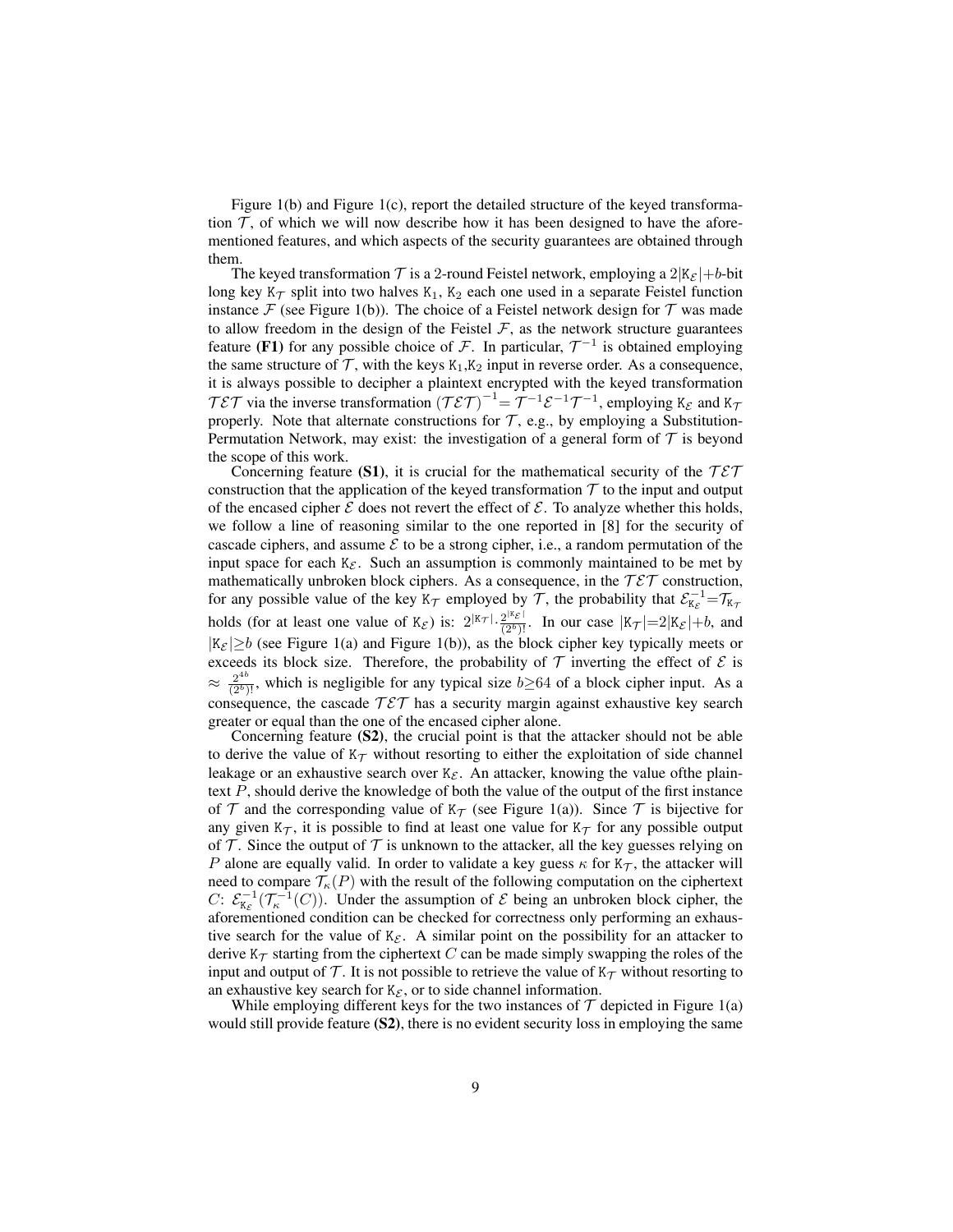key twice [14].

To have  $\mathcal T$  fulfill features (S3) and (S4), namely the need to guess at least  $|K_{\mathcal{E}}|$  bits of  $K_{\mathcal{T}}$  to compute the value of either an output bit of  $\mathcal T$  or an xor-linear combination of them to perform an SCA, we designed the inner structure of the Feistel function  $\mathcal F$ as shown in Figure 1(b) and Figure 1(c). Considering that one of the two output halves of the  $\mathcal T$  function, namely  $O^l = \mathcal F(I^l, K_1) \oplus I^r$ , is influenced by the output of a single  $F$  function (see Figure 1(b)), it is necessary for a single computation of  $F$  to fulfill features (S3) and (S4) itself. As a consequence of the Feistel structure of  $\mathcal T$  and the use of the two unrelated keys  $K_1, K_2$  in it (see Figure 1(b)), the remaining output half of  $\mathcal{T}$ , will be compliant with features (S3) and (S4) too if  $\mathcal F$  enjoys them.

To attain this, we designed  $\mathcal F$  as a composition of three layers, applied each one to the result of the precedent (Figure 1(c)). The first layer adds, via bitwise  $x \circ r \oplus$ ),  $\frac{b}{2}$ -bit sized portions of K<sub>1</sub> in  $\left\lceil \frac{2|K_{\mathcal{E}}|}{b} \right\rceil + 1$  iterations (with  $|K_1| = |K_{\mathcal{E}}| + \frac{b}{2}$ ), combining via bitwise and (∧) the result of each xor with a rotated version of itself. The reason for the insertion of the and-combination is that performing the xor addition of two key slices  $K_{1,i}, K_{1,i+1}$  in a row would allow an attacker to consider them as a single  $k_{equiv} = K_{1,i} \oplus K_{1,i+1}$ , in turn reducing the number of effective key bits. The reason for rotating one of the operands of the and-combination is that not doing so would result in the and-combination outputting the unchanged value of its operands. The rotation coefficients  $\rho_i$  are obtained via exhaustive search, checking when features (S3) and (S4) are satisfied on the ANF representation of the output bits of  $F$ .

Following the key addition layer, a diffusion layer, realized as a sequence of xor combinations of the intermediate state with a rotated copy of itself by amounts equal to  $2^i$ ,  $i \in \{0, ..., \log_2(b) - 3\}$ , is present. The reason for the rotation indexes being limited to the aforementioned values is to avoid term cancellation due to double- $x \circ r$ -additions of the same monomials. Examining the ANF of the output bits of the diffusion layer, we obtain that each single one depends on at least  $|K_{\mathcal{E}}|$  key bits. As a consequence,  $F$  satisfies already feature (S3) since predicting any single output bit of it requires guessing at least  $|K_{\mathcal{E}}|$  key bits of  $K_{\mathcal{T}}$ . This implies, according to the security model in [1], a computational effort of  $2^{|K_{\mathcal{E}}|}$  to perform a side channel attack targeting one of such bits as intermediate value. Consequentially, leading a side channel attack targeting any intermediate value of the encased cipher will require a higher computational effort than obtaining its key via exhaustive search [1].

Concerning feature (S4), the  $\mathcal F$  function should be designed so that an  $x \circ r$ -combination of its outputs cannot be computed without guessing less than  $|K_{\mathcal{E}}|$  bits of  $K_{\mathcal{T}}$ . To this end, the final component of the  $F$  function (i.e., the non-linear combination in Figure 1) is a bitwise and of its state bits with a copy of themselves rotated by  $\frac{b}{4} - 1$ . We picked the rotation amount equal to  $\frac{b}{4}-1$  after checking via symbolic computation that the aforementioned value yields good results in terms of producing a significant amount of monomials which are appearing only once in the ANFs of all the output bits of  $\mathcal F$ . A viable way to confirm fulfillment of feature (S4), is to check that the ANF of each output bit of F contains at least  $|K_{\mathcal{E}}|$  monomials, each of which involves a different bit of  $K_{\mathcal{T}}$ , and never appears in the ANFs of the other output bits of  $\mathcal{F}$ . If the aforementioned condition holds true, there is no xor-combination of output bits that will make the unique monomials vanish in its result.

Obtaining a set of values of the rotation coefficients  $\rho_i$  making features (S3) and (S4) hold for the whole  $F$  with an encased cipher key size and block size equal to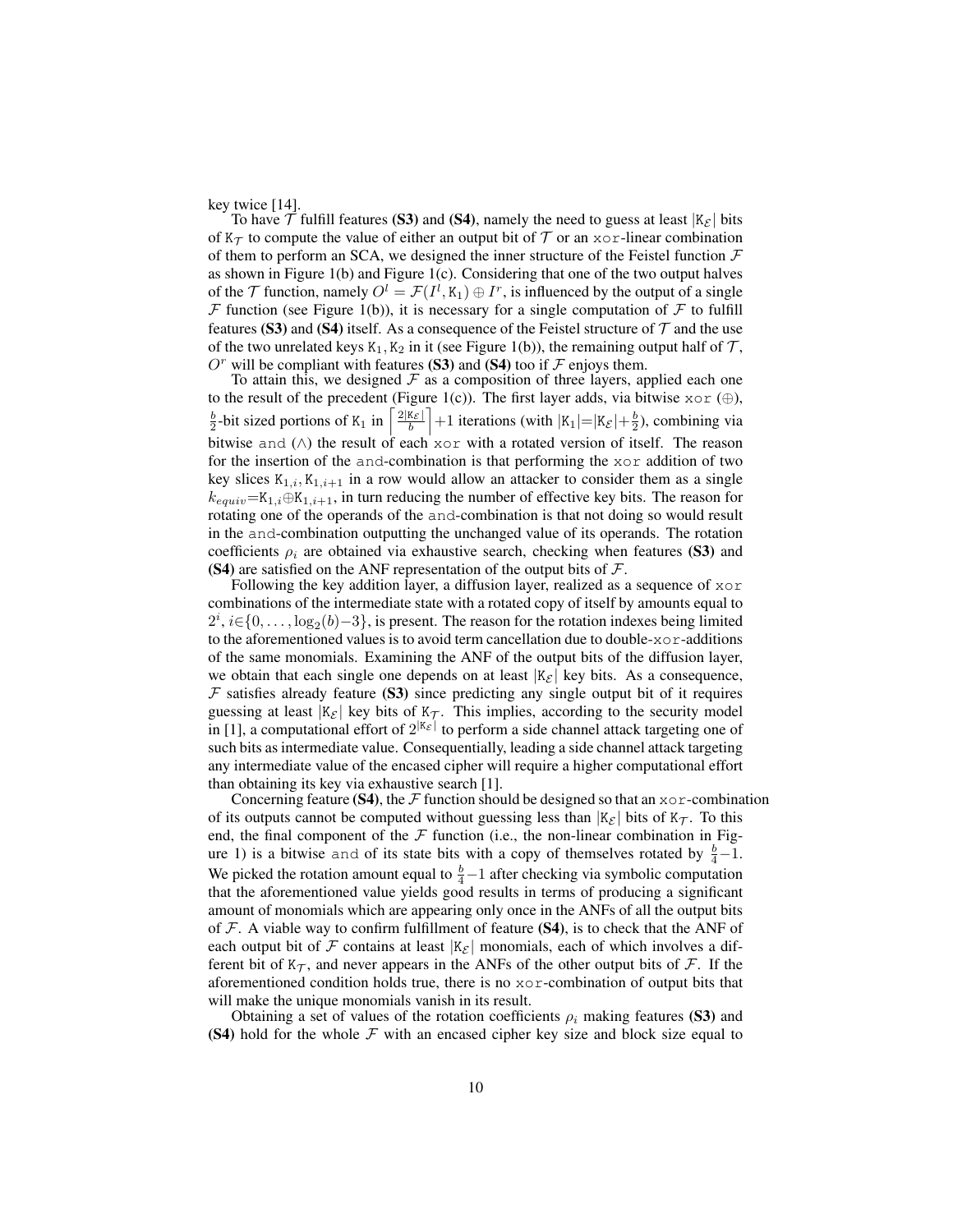|                                       |         | <b>AES-T</b> |                 |           | AES-S           |           | AES-C         |  |
|---------------------------------------|---------|--------------|-----------------|-----------|-----------------|-----------|---------------|--|
|                                       | (d,s)   | <b>Time</b>  | <b>Slowdown</b> | Time      | <b>Slowdown</b> | Time      | Slowdown      |  |
|                                       |         | $(\mu s)$    |                 | $(\mu s)$ |                 | $(\mu s)$ |               |  |
| None                                  | (0, 1)  | 16.9         | $\times1.00$    | 78.4      | $\times1.00$    | 1020      | $\times1.00$  |  |
| $\mathcal{T} \mathcal{E} \mathcal{T}$ | (0,1)   | 24.2         | $\times1.43$    | 89.1      | $\times1.14$    | 1030      | $\times1.01$  |  |
| TL-ISW-t                              | (1, 2)  | 95.2         | $\times 5.63$   | 165.2     | $\times 2.11$   | 1117      | $\times1.10$  |  |
| <b>TL-ISW</b>                         | (1, 3)  | 204.0        | $\times12.07$   | 274.8     | $\times 3.51$   | 1226      | $\times1.20$  |  |
| TL-TI                                 | (1, 3)  | 110.1        | $\times 6.51$   | 180.0     | $\times 2.30$   | 1131      | $\times 1.11$ |  |
| <b>ISW</b>                            | (1, 5)  | 393.2        | $\times 23.26$  | 468.3     | $\times 5.97$   | 1416      | $\times1.39$  |  |
| TI                                    | (1, 5)  | 189.3        | $\times 11.20$  | 255.5     | $\times3.26$    | 1201      | $\times1.18$  |  |
| TL-ISW-t                              | (2, 3)  | 250.3        | $\times$ 14.81  | 321.0     | $\times4.09$    | 1272      | $\times1.25$  |  |
| <b>TL-ISW</b>                         | (2, 5)  | 559.6        | $\times 33.11$  | 612.1     | $\times 7.81$   | 1563      | $\times1.53$  |  |
| TL-TI                                 | (2, 5)  | 322.0        | $\times18.95$   | 387.8     | $\times4.95$    | 1339      | $\times 1.31$ |  |
| <b>ISW</b>                            | (2,9)   | 2105.0       | $\times$ 124.56 | 2222      | $\times 28.34$  | 3095      | $\times3.03$  |  |
| TL-ISW-t                              | (3, 4)  | 441.9        | $\times 26.15$  | 511.0     | $\times 6.51$   | 1462      | $\times 1.43$ |  |
| <b>TL-ISW</b>                         | (3, 7)  | 1089.0       | $\times 64.44$  | 1166      | $\times 14.87$  | 2118      | $\times 2.08$ |  |
| <b>ISW</b>                            | (3, 13) | 3402.0       | $\times 201.30$ | 3590      | $\times 45.79$  | 4402      | $\times 4.32$ |  |
| TL-ISW-t                              | (4, 5)  | 754.4        | $\times 44.63$  | 824.5     | $\times$ 10.52  | 1776      | $\times1.74$  |  |

Table 1: Comparison among SCA countermeasure strategies applied to our  $\mathcal T$  transformation to protect AES-128

 $|K_{\mathcal{E}}| = b=128$ ,  $|K_{\mathcal{T}}| = 384$ , took 1200 CPU-hours on a dual Intel Xeon E5-2630 v3, with 128 GiB of DDR4-2133. The constants found are  $\rho_1=1, \rho_2=3, \rho_3=53$ , and can be used for all block ciphers with the aforementioned block and key size. We note that any other configuration satisfying features (S3) and (S4) would be equally fine.

Statement 3.1 (SCA resistance of  $T \mathcal{E} \mathcal{T}$ ). Let  $T \mathcal{E} \mathcal{T}$  be a construction with a  $\mathcal{T}$  trans*formation satisfying features (F1), (S1)-(S4) protected with* d*-th order SCA countermeasures. The computational effort required to recover the encased cipher key*  $K_{\mathcal{E}}$  *is lower bounded by the minimum one between an exhaustive search for*  $K_{\mathcal{E}}$  *and a d*+1*-th order SCA against* T *.*

To perform an SCA with order smaller than  $d+1$  trying to retrieve a portion of  $K_{\mathcal{E}}$ , the attacker will need to recover either a portion of the input to  $\mathcal{E}$ , i.e.,  $\mathcal{T}_{K_{\mathcal{T}}}(P)$  or a portion of its output, i.e.,  $\mathcal{T}_{K_{\mathcal{T}}}^{-1}(C)$ . This is a consequence of the fact that provably secure d-th countermeasures are unconditionally secure against any SCA with order lower than  $d+1$ , and thus nothing can be gathered from the side channel information coming from the computation of any of the intermediate values of the protected  $\mathcal{T}$  [12], leaving only the side channel information coming from the ends of the computation of  $\mathcal T$  to be fruitfully exploited. Since  $\mathcal T$  satisfies (S3) and (S4), any SCA trying to predict the value of one of its output bits or a combination thereof will incur in a computational effort  $O(2^{|K_{\mathcal{E}}|})$ , the same required for an exhaustive key search of K<sub> $\mathcal{E}$ </sub>.

In case the attacker is able to carry out a  $d+1$  order attack, it is possible for him to retrieve the value of  $K_{\mathcal{T}}$  extracting it in suitably sized portions (e.g., bitwise), possibly faster than an exhaustive search for the value of  $K_{\mathcal{E}}$ . The number of measurements to perform a d-th order attack against an implementation grows exponentially with the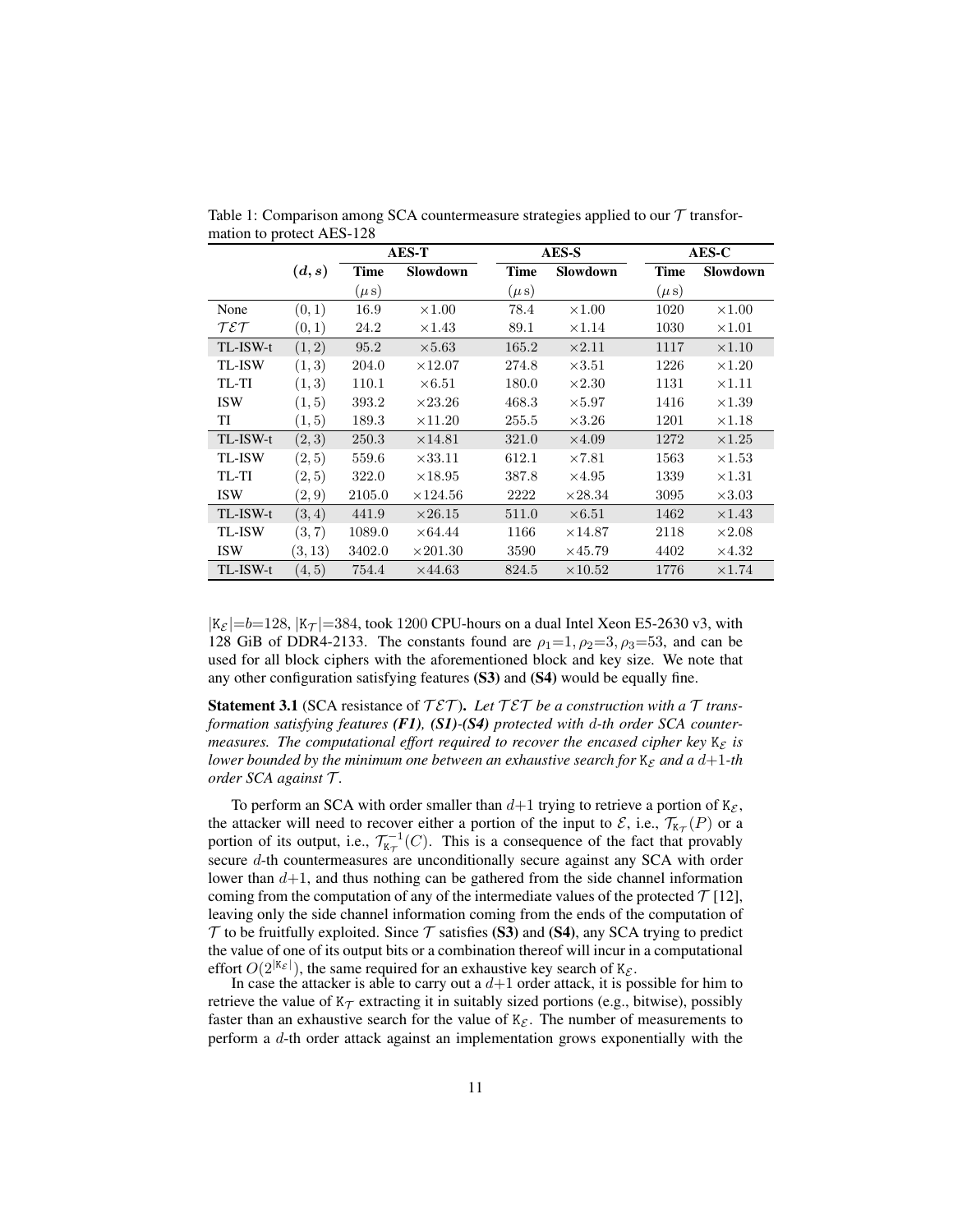Table 2: Comparison among the execution time of the proposed countermeasure and the existing ones as a function of the protection level  $d$ . The results are clustered according to the implementation strategy employed for the AES-128 cipher: a single T-Table (AES-T), a single tabulated S-Box (AES-S), and a fully computational implementation (AES-C). All slowdowns are computed w.r.t. the corresponding unprotected  $(d=0)$  implementation. All absolute running times and slowdowns are provided on a Cortex-M4 based  $\mu$ C clocked at 84MHz save for the AES-S column marked with  $\dagger$ from [1], which are reported from experiments running on a 1.2GHz Cortex-A9 due to the lack of publicly available source code

|                  |             | <b>AES-T</b>    |      |                |      | AES-S                                             |             |                 |             | AES-C            |
|------------------|-------------|-----------------|------|----------------|------|---------------------------------------------------|-------------|-----------------|-------------|------------------|
|                  |             | [This work]     |      | [This work]    |      | <b>Ref.</b> $[1]$ <sup><math>\dagger</math></sup> |             | <b>Ref.</b> [7] |             | <b>Ref.</b> [20] |
| d                | <b>Time</b> | <b>Slowdown</b> | Time | Slowdown       | Time | Slowdown                                          | <b>Time</b> | Slowdown        | <b>Time</b> | Slowdow          |
|                  | (ms)        |                 | (ms) |                | (ms) |                                                   | (ms)        |                 | (ms)        |                  |
| $\bf{0}$         | 0.01        | $\times1.00$    | 0.07 | $\times1.00$   | 0.06 | $\times1.00$                                      | 0.07        | $\times1.00$    | 0.3         | $\times1.00$     |
|                  | 0.09        | $\times 5.63$   | 0.16 | $\times 2.11$  | 0.33 | $\times 5.48$                                     | 88.4        | $\times$ 1151.2 | 6.6         | $\times 20.0$    |
| $\boldsymbol{2}$ | 0.25        | $\times$ 14.81  | 0.32 | $\times4.09$   | 0.98 | $\times$ 16.17                                    | 217.5       | $\times 2830.5$ | 15.6        | $\times$ 47.2    |
| 3                | 0.44        | $\times 26.15$  | 0.51 | $\times 6.51$  | 1.98 | $\times 32.62$                                    | 400.7       | $\times 5214.7$ | 28.7        | $\times 86.4$    |
| 4                | 0.75        | $\times$ 44.63  | 0.82 | $\times 10.52$ |      |                                                   | 637.8       | $\times 8300.3$ | 45.6        | $\times$ 137.    |

exponent being  $d+1$  [16]. Since the value of d is chosen by the designer, it is possible for him to choose the most fitting tradeoff between the computational overhead imposed by the SCA countermeasures and the desired security margin. As summarized in Section 2, such computational overhead grows quadratically in the number of boolean and to be computed, linearly in the number of  $x \circ rs$ . The computation of  $\mathcal T$ involves only a limited amount of  $\frac{b}{2}$ -bit wide Boolean ands, namely  $2(2|K_{\mathcal{E}}|/b) + 2$ . For instance, encasing a  $b = 128$  bit block cipher with  $b=|K_{\mathcal{E}}|=128$ , requires only only 8, 64-bit wide, and operations for each computation of  $\mathcal{T}$ , resulting in a greater ease in the application of the SCA countermeasures described in Section 2 with respect to the current state of the art methods, such as the ones proposed in [1, 7, 20]. Although we do not claim the proposed solution is minimal either with respect to the amount of nonlinear operations, nor with respect to the amount of key material employed in  $K_{\mathcal{T}}$ , the experiments in Section 4 show that significant gains can be achieved employing it.

#### 3.3 Automated Countermeasure Instantiation

We realized the SCA protected keyed transformation  $T$  as a

 $C++11$  template library providing the possibility of choosing the employed countermeasure strategy (ISW masking, tweaked ISW masking or TI, as described in Section 2) and the protection order d. Our template library providing the protected  $\mathcal T$  takes as a parameter  $d$ , the countermeasure strategy,  $b$  and the base type of the array with which both the cipher state and the key are represented, together with the number of such elements constituting  $K_{\mathcal{E}}$ .

To tackle the transition leakage (described in Section 2) and the possible pitfalls which may take place in the encoding phase of the countermeasures we modified the LLVM compiler toolchain allowing it to lower two opaque built-ins, \_\_builtin\_crypto\_xor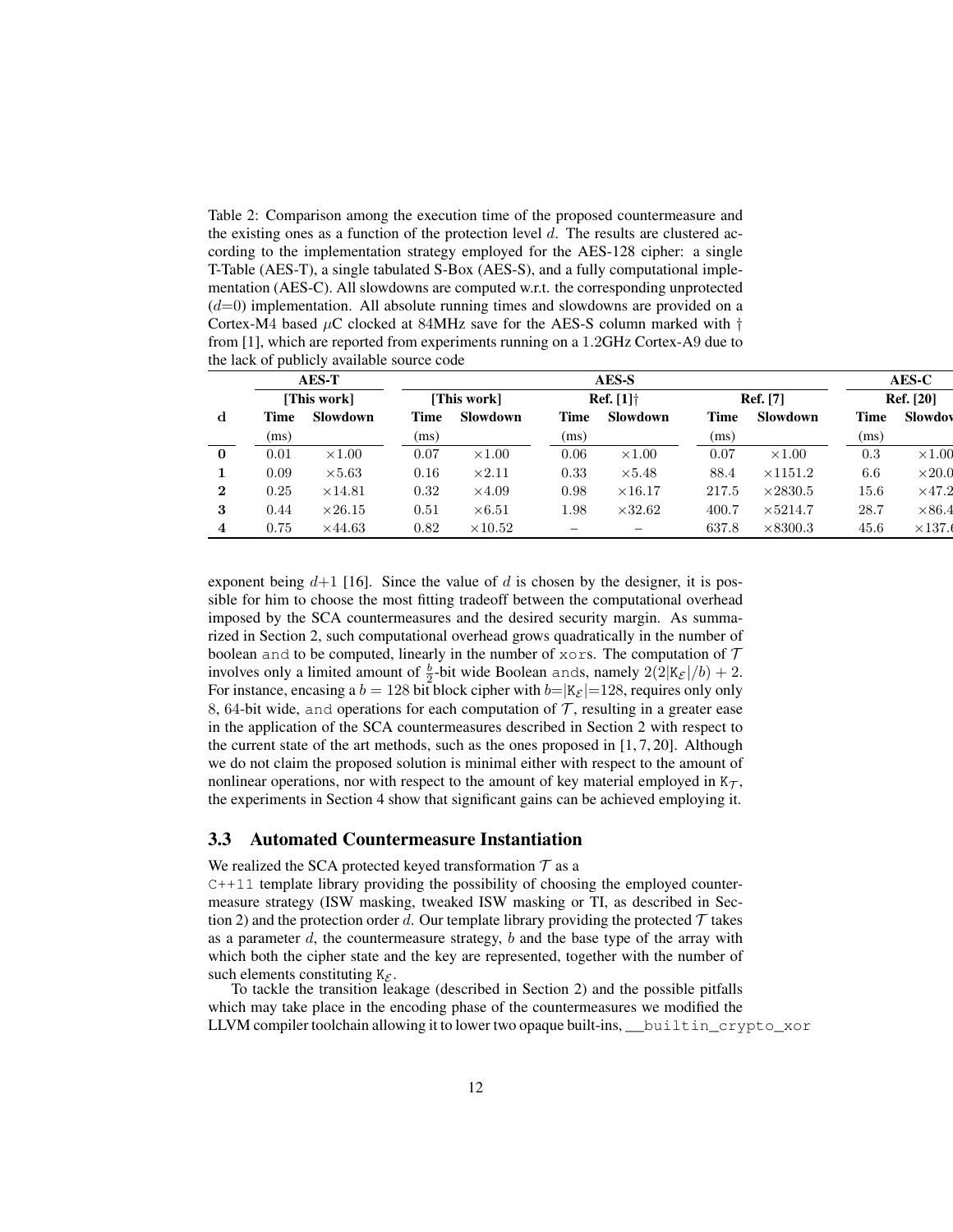and \_\_builtin\_crypto\_and, into intrinsic operations employed by our template library to compute all the xor and and operations in  $\mathcal T$  and the encoding/decoding phases enclosing it.

Both intrinsic instructions are lowered by the *instruction selection* pass of the LLVM backend of the desired target ISA (ARM-Thumb2 in our case) into appropriate pseudo-instructions, which specify the constraint that the destination register should be distinct from both source ones. This constraint is imposed so that it is possible, through a local transformation only, to precharge the destination register to 0 before the result is actually stored, without damaging either operand of the instruction. We note that this transformation is possible assuming that the target ISA supports threeoperands instructions, such as it is the case of ARM (both classic and Thumb/Thumb2) and MIPS. We also note that no other constraint is imposed by our approach on the target ISA making it easily applicable to other ones.

Right after the *register allocation* pass has been run, we tackle the issue of protecting the transition leakage of memory operations in the functions of the source code where the keyed transformation is called. We recall that the register allocation pass may perform *spill* actions, i.e., push the contents of a register onto the *stack*, whenever the set of useful registers to store a variable are exhausted. Symmetrically, whenever the spilled value is required to compute an instruction, the value is subject to a *fill* action, loading it back into an available register. To this end, we add an extra *stack-slot* to the allocated ones which will be used to store the constant 0 at the beginning of this function. Moreover we reserve R9 as our support register to materialize the constant 0 whenever it is needed to protect spill operations; we note that such a reservation is not needed for ISAs which have a dedicated register set to 0 such as R0 in the MIPS ISA. Subsequently, the code of the function to be protected is augmented adding an extra store operation into the stack-slot dedicated to the constant 0 before each spill is performed, and an extra load operation from the 0-dedicated stack-slot into the destination register of each fill operation before the fill itself.

Finally, right before the *assembly emission* pass is run, we process all the pseudoinstructions, inserting an instruction setting the destination register  $r d t$  to 0 via storing rd xor rd into it. Following the insertion of the zeroing of the destination register, we also insert, right after the computation of the pseudo-instruction, a zeroing action for each one of its operands which will be no longer used. As a last action, we change the opcode of the pseudo-instruction lowering it into the actual one of the corresponding ARM/Thumb2 instruction.

## 4 Experimental Evaluation

In this section we validate our approach on an ARM Cortex-M4 based  $\mu$ C. Our platform of choice is the STM32F407  $\mu$ C, with 192kiB SRAM, 1MiB Flash on a commercial grade STM32F4 Discovery board, clocked at 84MHz. The  $\mu$ C is equipped with an RNG able to provide 32 bits of randomness every 2 clock cycles in our experimental setting. We employed three C implementations of the AES-128 block cipher. The first one, AES-T, relies on a single T-Table to speed up all the non-key-related operations of the AES round at the cost of a 768B increase in data memory; the second one, AES-S employs a single S-Box, and the third one, AES-C, does not rely on any tabulated nonlinear function, computing explicitly the SUBBYTES primitive, matching one of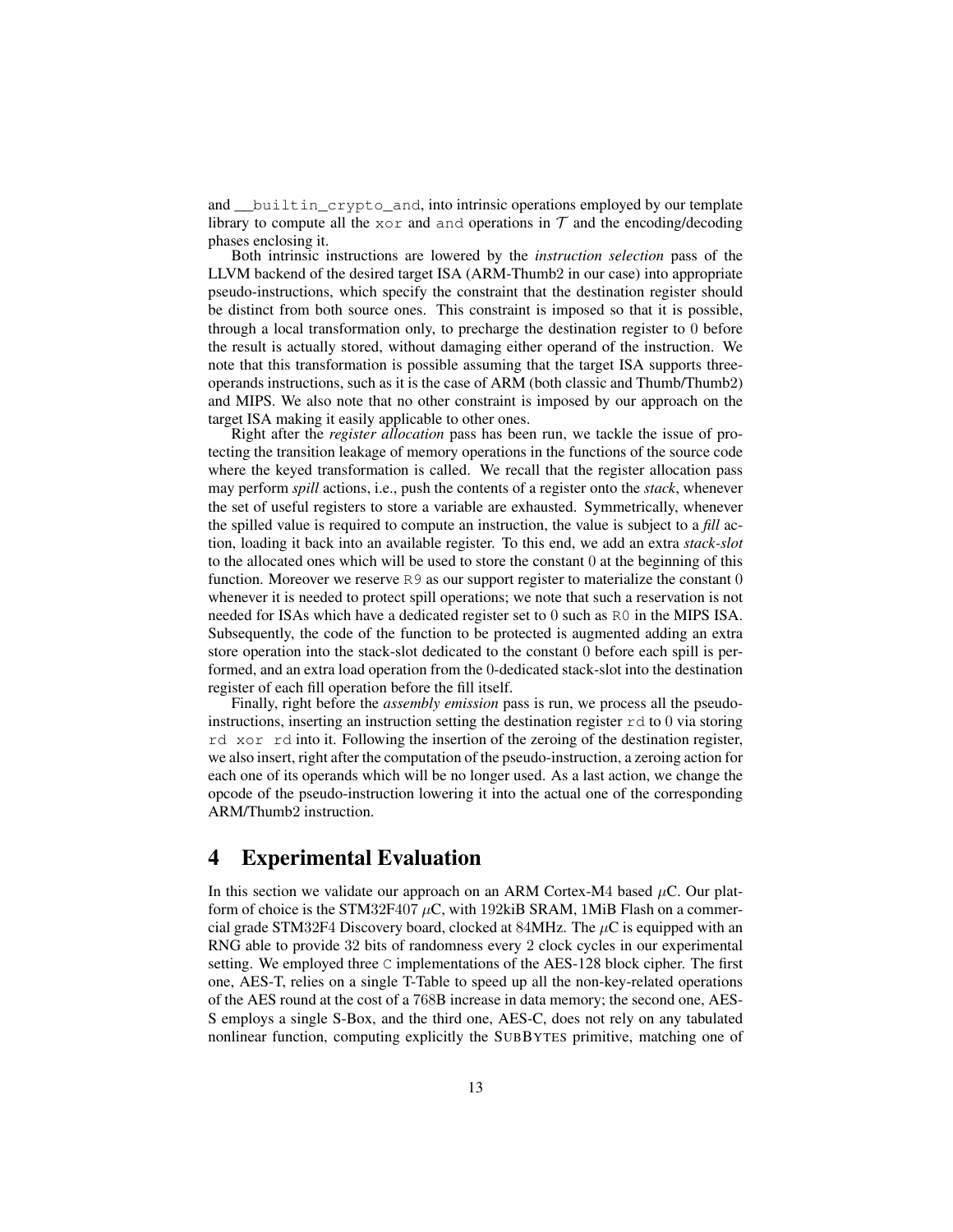the two approaches proposed in [1]. All the implementations were encased between two keyed  $\mathcal T$  employing 384 bits of key material, to provide at least 128-bit equivalent security against SCA. The rotation constants  $\rho_1=1, \rho_2=3, \rho_3=53$  of the F function were obtained through exhaustive search, as reported in Section 3. The implementations were compiled with our modified LLVM 3.4 compiler and release-grade  $(-03)$ optimizations before being loaded on the board, producing binaries both with our transition leakage protection (marked as TL in the tables), and without. We checked that, after the templates were instantiated, and the full set of release grade optimizations acted on the code, no instrumental code from the templates was left, other than that of the desired protection. We obtained the timing results measuring the time between the assertion of a GPIO at the beginning of the execution, and its deassertion at the end sampling it with a Picoscope 5203 DSO, at a sampling frequency of 1GSa/s. All the timing measurements are averaged over 30 executions, and exhibit a sample standard deviation lower than 1% of the sample mean. Table 1 reports the result of the comparison of the execution time and code sizes obtained applying different side channel attack countermeasures to the  $\mathcal T$  transformations in the augmented ciphers to provide protection up to  $d=4$ , together with the required number of shares s. In particular we provide results on the regular ISW masking, and its tweaked version (marked with –t) trading off extra pressure on the RNG for a lower amount of shares. We provide results employing the TI pointed out in [19] for all the degrees having available formulas.

Table 1 shows how the TL protected tweaked ISW masking yields the lowest possible overhead per protection level (i.e., value of d) on our target platform (corresponding rows are marked in gray), closely followed by the TI of [19]. It is noteworthy to mention the fact that the employed TIs requires  $2d+1$  shares to achieve the same protection level of the tweaked ISW, and comparing its computational requirements with the ones of the regular ISW shows that TIs are able to provide the same protection level with about half of the overhead, in turn confirming their greater efficiency with respect to an ISW scheme employing the same amount of shares s. As there are currently no openly available, high-order TI instances providing d-th order security employing  $d+1$ shares only, nor there is a formal constraint prohibiting such a construction, we deem the direction of designing such a TI a promising one to provide efficient countermeasures. Data in Table 1 provided show that, on our platform, the tradeoff offered by the tweaked ISW is favorable with respect to its regular version, as the throughput of the RNG is high enough not to penalize the tweaked implementation for requiring more random values. Indeed, the tweaked ISW protection is roughly twice less demanding than the un-tweaked one. Finally, applying our automated protection against transition leakage allows significant gains with respect to employing a higher number of shares in any of the protection schemes. The gain increases with the protection level, as an increase in the number of shares implies a quadratic growth in overhead, while our transition leakage protection has a linear cost in the number of protected instructions.

Table 2 reports the comparison of the proposed approach with the results available in open literature on applying high-order SCA countermeasures to software implementations of the AES block cipher. In particular, the results of both [7] and [20] were obtained running the C implementation available from [7] on our platform, taking care of replacing the call to a software PRNG with a load operation from the platform hardware RNG for the sake of a fair comparison. We report the results of [1] on its experimental platform, namely a 1.2GHz Cortex-A9 SoC (TI-OMAP4460). The re-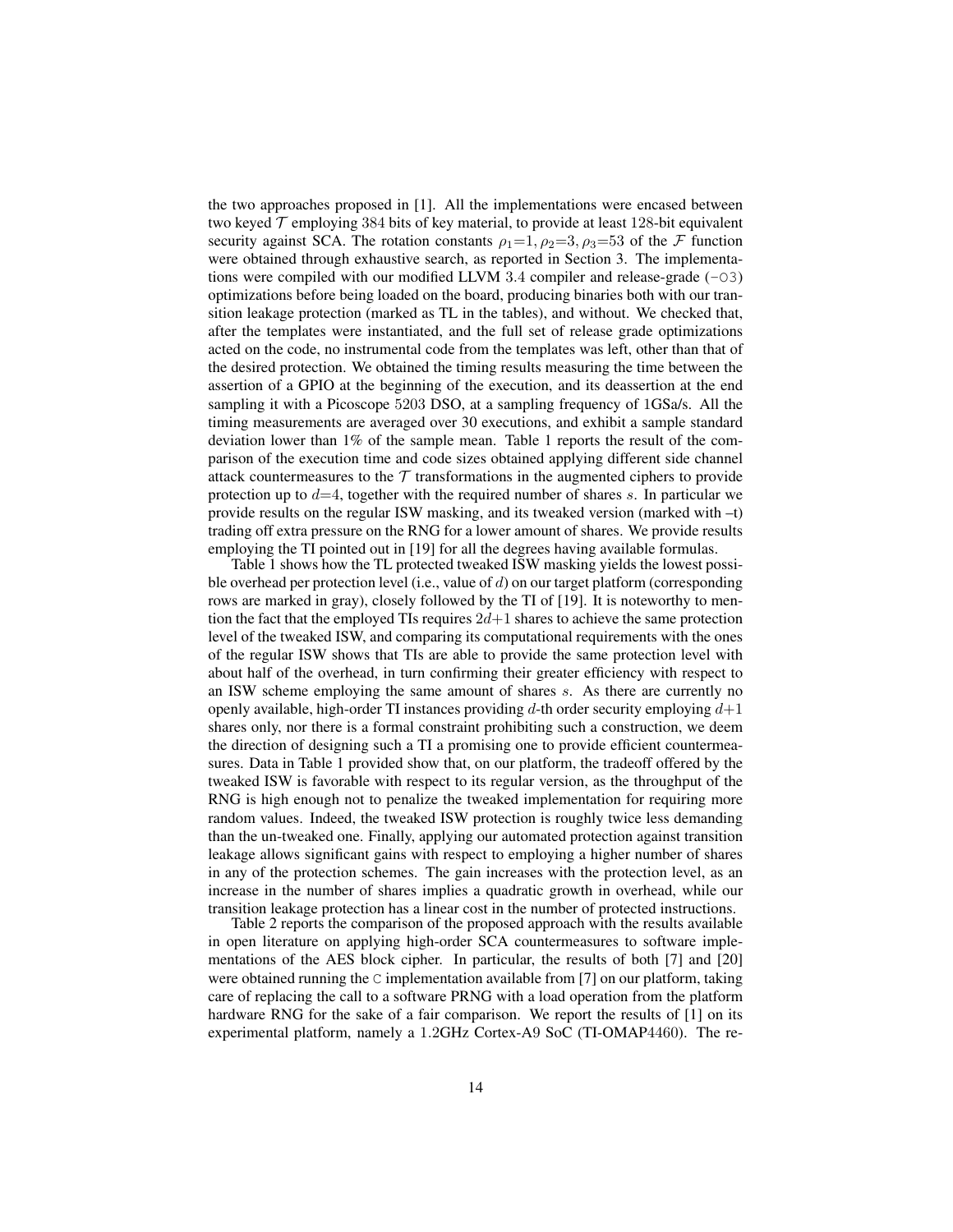|          | <b>AES-T</b>   | AES-S               | AES-S            | $AES-C$          |  |
|----------|----------------|---------------------|------------------|------------------|--|
|          | [This work]    | <b>Ref.</b> $[1]$ † | <b>Ref.</b> [7]  | <b>Ref.</b> [20] |  |
| d        | Slowdown       | Slowdown            | Slowdown         | Slowdown         |  |
| 0        | $\times1.00$   | $\times3.59$        | $\times4.54$     | $\times$ 19.63   |  |
|          | $\times 5.63$  | $\times$ 19.72      | $\times$ 5234.3  | $\times 394.3$   |  |
| $\bf{2}$ | $\times$ 14.81 | $\times$ 58.20      | $\times 12869.8$ | $\times$ 928.4   |  |
| 3        | $\times 26.15$ | $\times$ 117.36     | $\times 23710.1$ | $\times 1698.2$  |  |
|          | $\times$ 44.63 |                     | $\times 37739.6$ | $\times$ 2703.6  |  |

Table 3: Slowdowns of the fastest protected implementation of each work compared with the unprotected  $(d=0)$  AES-T (the fastest unprotected implementation)

sults in Table 2 show how our approach compares favorably in terms of performance both to the one of [7] where a software AES implementation with a single S-Box is protected performing table re-computation in a provably secure fashion, and the one of [20] where an AES implementation exploiting a computational S-Box is protected employing ISW masking and tailoring the computation of the S-Box so to be efficient with it. In both cases, our approach provides speedups greater than an order of magnitude, with growing gains when higher order implementations are considered. The comparison with the approach of [1] where provably secure countermeasures, namely the ISW masking, are applied automatically only to the first and last rounds of a computational S-Box implementation of the AES cipher is favorable:  $2.11 \times$  in our S-Box based implementation versus 5.48 for the case of  $d=1$  and growing with d up to 6.5 $\times$ versus  $32.6\times$  for the highest protection level provided by [1]. This highlights how protecting the  $\mathcal T$  transformation is more efficient than protecting a few rounds of AES.

In Table 3 we report the comparison in terms of computation time among the best solutions available in  $[1, 7, 20]$  and ours with the unprotected AES-T implementation, which is the fastest one on our target platform. The provided data show how our solution is the one having the lowest slowdowns for all ds, even when compared against results obtained on a faster platform, such as the ones of [1]. In particular, we note that comparing our implementation against the fastest from [1], a portion of the speedup is to be be ascribed to the possibility of employing the T-Tables AES variant, which is inherently faster than the one relying on S-Boxes used in [1]. However, a direct comparison of our protected AES-S implementation with the one in [1] (see Table 2) reports speedups in the  $\times$ 2 (d=1) to  $\times$ 3.8 (d=3) range, regardless of our implementation running on a significantly less performant platform.

## 5 Concluding Remarks

We presented a protection strategy against SCA relying on encasing a block cipher implementation between two SCA-protected keyed transformations  $\mathcal{T}$ . The experimental campaign showed significant performance improvements w.r.t. alternative solutions providing the same security margin through the use of provably secure countermeasures. The performance gains are due to the lightweight nature of the keyed transformation  $\mathcal{T}$ , and the reduced amount of expensive-to-protect nonlinear operations in it.

Acknowledgements. This work was supported in part by the EU grant awarded for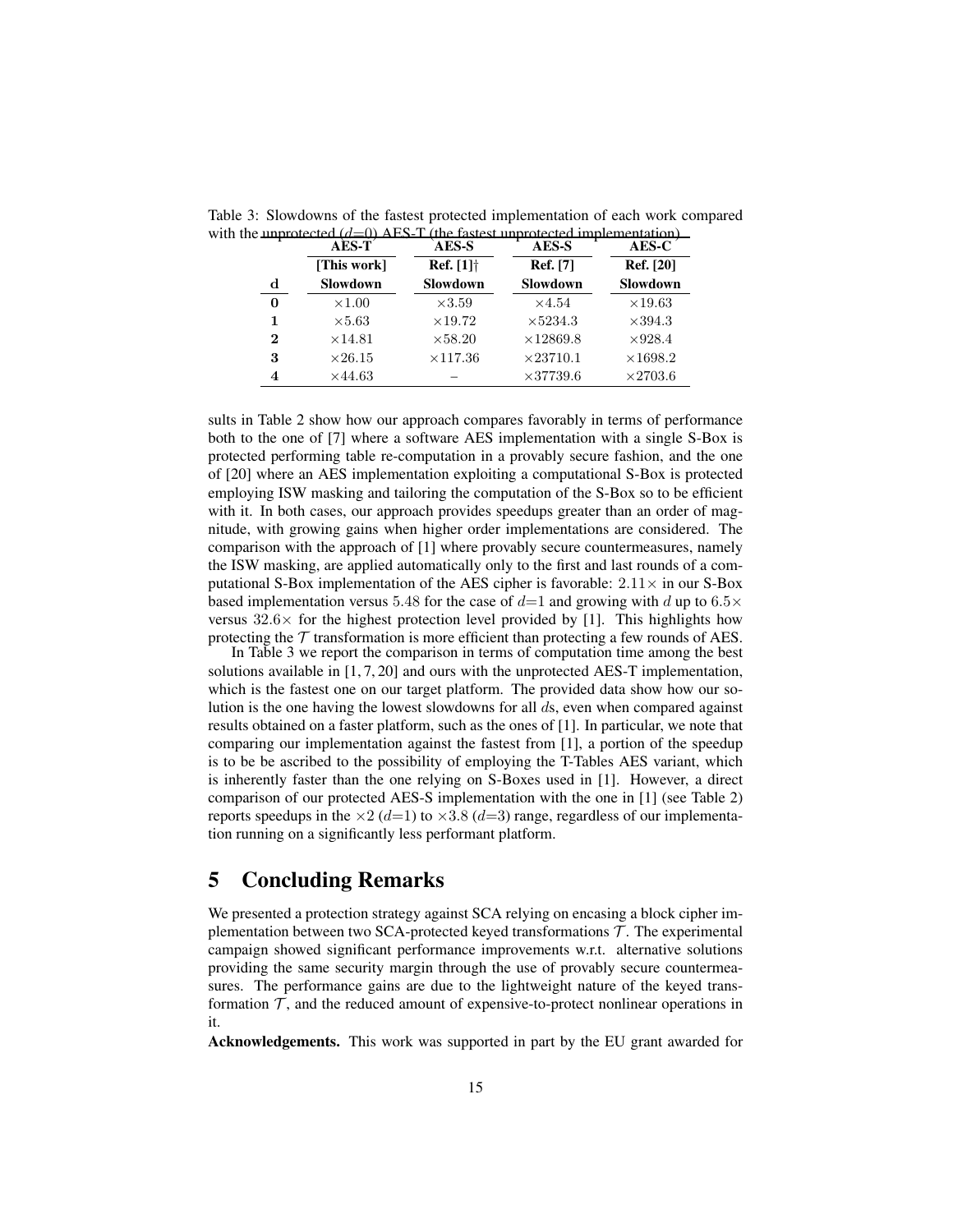the actions: "SafeCOP" (ECSEL Joint Undertaking 2015-RIA) Grant agreement no. 692529 and "M2DC" (EU H2020 Research and Innovation Programme) Grant agreement no. 688201.

# References

- [1] G. Agosta, A. Barenghi, M. Maggi, and G. Pelosi. Compiler-based side channel vulnerability analysis and optimized countermeasures application. In *The 50th Annual Design Automation Conference 2013, DAC '13, Austin, TX, USA, May 29 - June 07, 2013*, pages 81:1–81:6. ACM, 2013.
- [2] G. Agosta, A. Barenghi, G. Pelosi, and M. Scandale. A Multiple Equivalent Execution Trace Approach to Secure Cryptographic Embedded Software. In *The 51st Annual Design Automation Conference 2014, DAC '14, San Francisco, CA, USA, June 1-5, 2014*, pages 210:1–210:6. ACM, 2014.
- [3] J. Balasch, B. Gierlichs, V. Grosso, O. Reparaz, and F. Standaert. On the Cost of Lazy Engineering for Masked Software Implementations. In *CARDIS 2014*, volume 8968 of *LNCS*, pages 64–81. Springer, 2014.
- [4] V. Banciu, E. Oswald, and C. Whitnall. Reliable Information Extraction for Single Trace Attacks. In *DATE 2015*, pages 133–138. ACM, 2015.
- [5] B. Bilgin, B. Gierlichs, S. Nikova, V. Nikov, and V. Rijmen. Higher-Order Threshold Implementations. In *ASIACRYPT 2014*, volume 8874 of *LNCS*, pages 326–343. Springer, 2014.
- [6] M. Bucci, M. Guglielmo, R. Luzzi, and A. Trifiletti. A Power Consumption Randomization Countermeasure for DPA-Resistant Cryptographic Processors. In *PATMOS 2004*, volume 3254 of *LNCS*, pages 481–490. Springer, 2004.
- [7] J. Coron. Higher Order Masking of Look-Up Tables. In *EUROCRYPT 2014*, volume 8441 of *LNCS*, pages 441–458. Springer, 2014.
- [8] S. Even and O. Goldreich. On the Power of Cascade Ciphers. *ACM Trans. Comput. Syst.*, 3(2):108–116, 1985.
- [9] S. Even and Y. Mansour. A construction of a cipher from a single pseudorandom permutation. *J. Cryptology*, 10(3):151–162, 1997.
- [10] V. Grosso, G. Leurent, F. Standaert, and K. Varici. LS-Designs: Bitslice Encryption for Efficient Masked Software Implementations. In *FSE 2014*, volume 8540 of *LNCS*, pages 18–37. Springer, 2014.
- [11] A. Heuser, O. Rioul, and S. Guilley. A Theoretical Study of Kolmogorov-Smirnov Distinguishers - Side-Channel Analysis vs. Differential Cryptanalysis. In *COSADE 2014*, volume 8622 of *LNCS*, pages 9–28. Springer, 2014.
- [12] Y. Ishai, A. Sahai, and D. Wagner. Private Circuits: Securing Hardware against Probing Attacks. In *CRYPTO 2003*, pages 463–481, 2003.